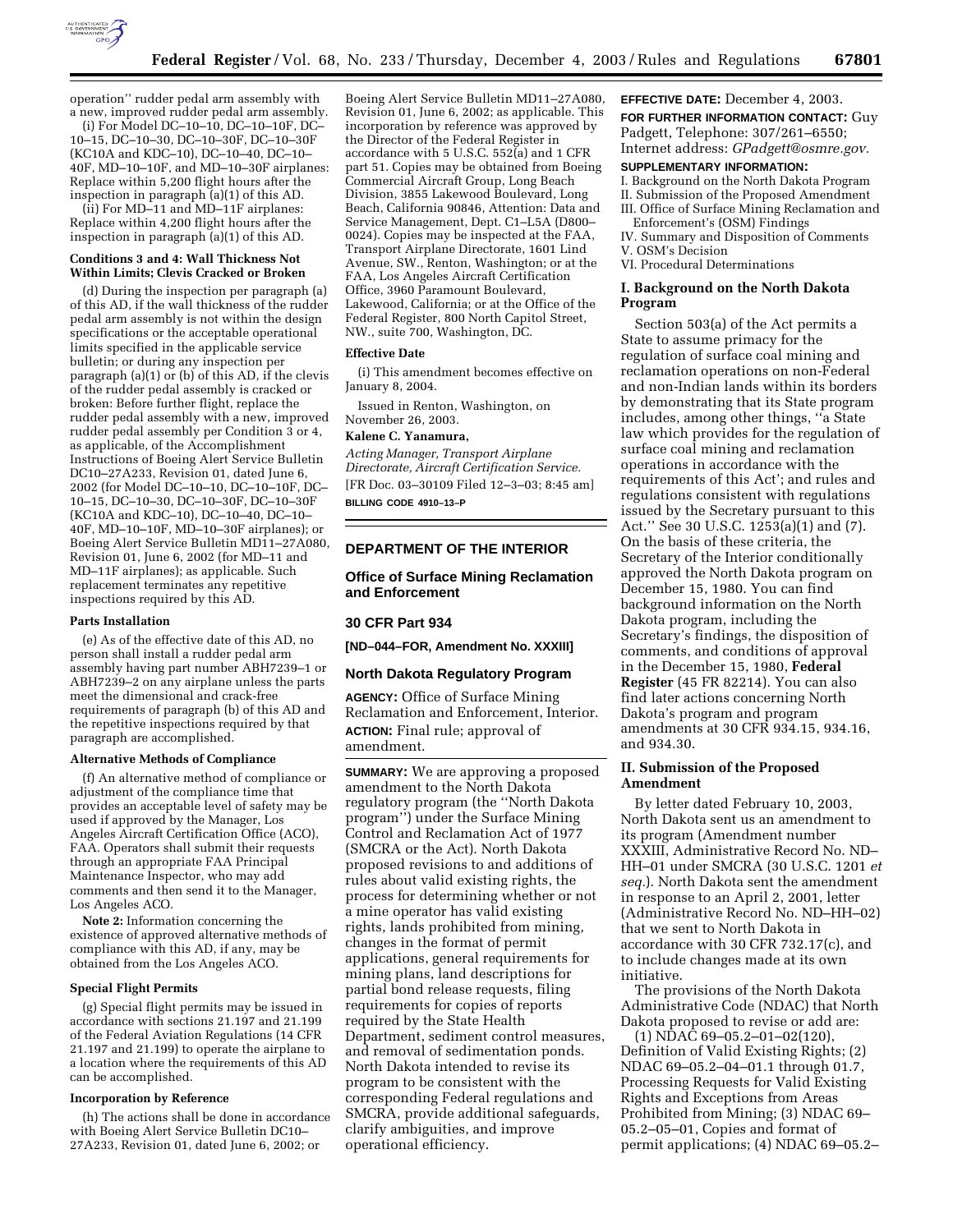09–01, General Requirements for Mining obligations at time of permit application Plans; (5) NDAC 69–05.2–12–12, Bond release requirements; (6) NDAC 69– 05.2–16–04, Sediment control measures under the general water management requirements; (7) NDAC 69–05.2–16–05, Water discharge reports; and (8) NDAC 69–05.2–16–09, Removal of water management structures.

We announced receipt of the proposed amendment in the June 3, 2003, **Federal Register** (68 FR 33035). In the same document, we opened the public comment period and provided an opportunity for a public hearing or meeting on the amendment's adequacy (Administrative Record No. ND–HH– 08). We did not hold a public hearing or meeting because no one requested one. The public comment period ended on July 3, 2003. We did not receive any comments.

#### **III. OSM's Findings**

Following are the findings we made concerning the amendment under SMCRA and the Federal regulations at 30 CFR 732.15 and 732.17. We are approving the amendment.

*A. Revisions to North Dakota's Rules or Statutes That Have the Same Meaning as the Corresponding Provisions of the Federal Regulations and/or SMCRA*

1. NDAC 69–05.2–01–02(120), Definition of Valid Existing Rights.(30 CFR 761.5)

2. NDAC 69–05.2–04–01.1 through 01.7, Processing Requests for Valid Existing Rights and Exceptions from Areas Prohibited from Mining.

a. NDAC 69–05.2–04–01.1, Areas Unsuitable for Mining—Areas where surface coal mining operations are prohibited or limited (30 CFR 761.11).

b. NDAC 69–05.2–04–01.2, Areas Unsuitable for Mining—Exception for existing operations from areas where mining is prohibited (30 CFR 761.12).

c. NDAC 69–05.2–04–01.3, Areas Unsuitable for mining—Procedures for relocating or closing a public road or waiving the buffer zone for a public road (30 CFR 761.14).

d. NDAC 69–05.2–04–01.4, Areas Unsuitable for Mining—Procedures for waiving the prohibition on mining within the buffer zone around an occupied dwelling (30 CFR 761.15).

e. NDAC 69–05.2–04–01.5, Areas Unsuitable for mining—Submission of requests for valid existing rights determinations (30 CFR 761.16).

f. NDAC 69–05.2–04–01.6, Areas Unsuitable for mining—Processing requests for valid existing rights determinations  $(30 \text{ CFR } 761.16(c) - (g)$ .

g. NDAC 69–05.2–04–01.7, Areas Unsuitable for mining—Commission review (30 CFR 761.17).

Because these proposed rules contain language that is the same or similar to the corresponding Federal regulations, we find that they are no less effective than the corresponding Federal regulations.

*B. Revisions to North Dakota's Rules That Are Not the Same as the Corresponding Provisions of the Federal Regulations* 

1. NDAC 69–05.2–05–01, Copies and Format of Permit Applications

This revision of North Dakota's rules would allow permit applications to be filed in an electronic format approved by the North Dakota Public Service Commission. In addition, it would require that the applicant send a complete copy of the permit application to the Bureau of Land Management (BLM) when Federal lands are located in the permit area.

The Federal regulations at 30 CFR 777.11(a)(3) state that an application shall ''be filed in the format required by the regulatory authority.'' Therefore the State's revision concerning electronic filing is allowed and is no less effective than the Federal rules. There is no Federal counterpart to the North Dakota requirement that a copy of the application be sent to BLM and OSM when Federal lands are located in the permit area; it is therefore no less effective than the Federal rules.

2. NDAC 69–05.2–16–04, Sediment Control Measures Under the General Water Management Requirements

Under this proposed change, sediment ponds remain the primary structure for treating runoff from disturbed areas. However, the proposal allows the use of sediment ponds or ''other sediment control measures'' to control runoff from disturbed areas. The term, ''other sediment control measures,'' is defined as the use of the best technology currently available to meet applicable effluent limitations and, to the extent possible, minimize erosion and prevent additional contributions of sediment to streamflow or to runoff outside the permit area. The term includes a number of different methods such as sumps, check dams, berms, silt fences, bale dikes, sediment filters, riprap, mulches, and other measures to reduce runoff, trap sediment or treat runoff water. The use of ''other sediment control measures'' is limited to small disturbed areas or reclaimed areas that have been properly stabilized against erosion and must be approved by the State Department of Health.

These changes are consistent with the new rules recently adopted by the U.S. Environmental Protection Agency (EPA) that allow the installation of best management practices as the standard for treating runoff from reclaimed lands in the western United States (January 23, 2002, at 67 FR 3370). Therefore they are no less effective than the Federal regulations at 30 CFR 816.42.

3. NDAC 69–05.2–16–05(1)(b)(3), Water Discharge Reports

Currently, copies of the North Dakota pollutant discharge elimination system (NDPDES) report must be submitted to the North Dakota Public Service Commission on the schedule required by the NDPDES permit. The rule states that reports have to be filed on a quarterly basis. However, the proposed revised rule would require mining companies to submit the report on the same schedule as required by the State Health Department. The State Health Department has modified some NDPDES permits for some mines to require reports on a semiannual basis. EPA gives this authority to State Health Departments. Other surface water monitoring reports must be submitted quarterly. Based on this, the proposed State rule is no less effective than the Federal regulations.

The Federal regulations at 30 CFR 816.41(e)(2) state that ''The reporting requirements of this paragraph do not exempt the operator from meeting any National Pollutant Discharge Elimination System reporting requirements.''

The proposed revision in the State rules are no less effective than the Federal regulations.

4. NDAC 69–05.2–16–09, Removal of Water Management Structures

The proposed revision concerns requirements for the removal of ponds and other sediment control structures. Added language requires ''other sediment control structures'' to remain in place for at least two years following the last seeding in the reclaimed watershed. This change is connected to the proposed change (at NDAC 69–05.2– 04) to allow the substitution of other sediment control structures for sedimentation ponds once a reclaimed tract is topsoiled and stabilized against erosion. As in the Federal rule (30 CFR 816.46(b)(5)), these structures cannot be removed unless approved by the regulatory authority. The proposed State rule is no less effective than the Federal regulations.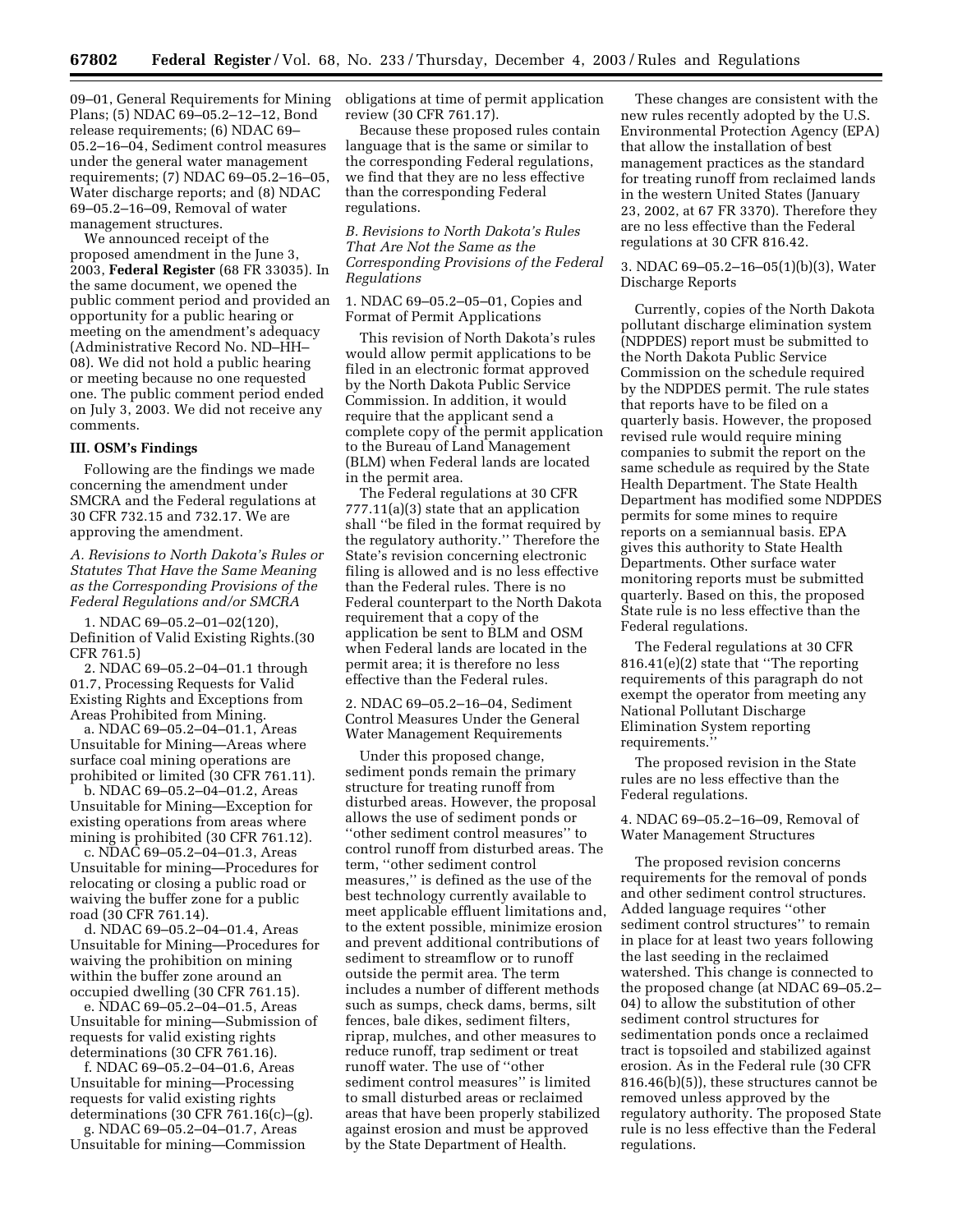# *C. Revisions to North Dakota's Rules That Have No Federal Counterpart*

1. NDAC 69–05.2–12–12, Bond Release Requirements

This revision to North Dakota's rules specifies that when lands are proposed to undergo partial bond release, the release application must be accompanied by either a legal description of the area or by a map that clearly depicts and identifies the lands to be released. Allowing a map in place of a legal description will encourage the submission of more partial bond release applications. There is no Federal counterpart to the State's proposal. According to 30 CFR 730.11(b) of the Federal regulations, in these cases, the State rule shall not be construed to be inconsistent with (SMCRA). Therefore it is no less effective than the Federal regulations.

2. NDAC 69–05.2–09–01, Permit Applications—Operation Plans— General Requirements

This North Dakota provision requires that if coal removal areas are proposed within 500 feet of any farm building, the applicant must provide documentation showing compliance with the State's surface owners protection act (North Dakota Century Code 38–18–07). There is no Federal counterpart to this North Dakota provision. According to 30 CFR 730.11(b) of the Federal regulations, in these cases, the State rule shall not be construed to be inconsistent with (SMCRA). Therefore it is no less effective than the Federal regulations.

## **IV. Summary and Disposition of Comments**

### *Public Comments*

We asked for public comments on the amendment in the June 3, 2003, **Federal Register** (68 FR 33035), but received none (Administrative Record ND-HH– 08).

## *Federal Agency Comments*

Under 30 CFR 732.17(h)(11)(i) and section 503(b) of SMCRA, we requested comments on the amendment from various Federal agencies with an actual or potential interest in the North Dakota program (Administrative Record No. ND-HH–04).

On March 3, 2003, the State Conservationist with the Natural Resources Conservation Service (NRCS), replied that NRCS had no comments (Administrative Record No. ND–HH– 06).

## *Environmental Protection Agency (EPA) Concurrence and Comments*

Under 30 CFR 732.17(h)(11)(i) and (ii), we are required to get concurrence from EPA for those provisions of the program amendment that relate to air or water quality standards issued under the authority of the Clean Water Act (33 U.S.C. 1251 *et seq.*) or the Clean Air Act (42 U.S.C. 7401 *et seq.*).

On February 21, 2003, we asked for agreement on the amendment (Administrative Record No. ND-HH–04). On March 31, 2003, the Director of the Ecosystems Protection Program with the EPA sent us the following comment: ''We believe the proposed program amendments to be consistent with 40 CFR Part 434 and, therefore, have no concerns.'' (Administrative Record No. ND–HH–07)

## *State Historic Preservation Officer (SHPO) and the Advisory Council on Historic Preservation (ACHP)*

Under 30 CFR 732.17(h)(4), we are required to request comments from the SHPO and ACHP on amendments that may have an effect on historic properties. On February 21, 2003, we requested comments on North Dakota's amendment (Administrative Record No. ND-HH–04), but neither responded to our request. North Dakota's SHPO responded on March 5, 2003, that ''We have reviewed (the amendment) and have no comments.'' (Administrative Record No. ND-HH–05).

### **V. OSM's Decision**

Based on the above findings, we approve North Dakota's February 10, 2003, amendment, as follows: (1) NDAC 69–05.2–10–02 (120), Definition of Valid Existing Rights; (2) NDAC 69– 05.2–04–01.1 through 01.7, Processing requests for valid existing rights and exceptions from areas prohibited from mining; (3) NDAC 69–05.2–05–01, Copies and format of permit applications; (4) NDAC 69–05.2–09–01, Permit applications—Operation plans— General requirements; (5) NDAC 69– 05.2–12–12, Bond release requirement; (6) NDAC 69–05.2–16–04, Sediment control measures under the general water management requirements; (7) NDAC 69–05.2–16–05(1)(b)(3), Water discharge reports; (8) NDAC 69–05.2– 16–09, Removal of water management structures.

We approve the rules as proposed by North Dakota with the provision that they be fully promulgated in identical form to the rules submitted to and reviewed by OSM and the public.

To implement this decision, we are amending the Federal regulations at 30 CFR Part 934, which codify decisions concerning the North Dakota program. We find that good cause exists under 5 U.S.C. 553(d)(3) to make this final rule effective immediately. Section 503(a) of SMCRA requires that the State's program demonstrates that the State has the capability of carrying out the provisions of the Act and meeting its purposes. Making this regulation effective immediately will expedite that process. SMCRA requires consistency of State and Federal standards.

## **VI. Procedural Determinations**

## *Executive Order 12630—Takings*

This rule does not have takings implications. This determination is based on the analysis performed for the counterpart Federal regulation.

# *Executive Order 12866—Regulatory Planning and Review*

This rule is exempted from review by the Office of Management and Budget (OMB) under Executive Order 12866 (Regulatory Planning and Review).

## *Executive Order 12988—Civil Justice Reform*

The Department of the Interior has conducted the reviews required by section 3 of Executive Order 12988 and has determined that this rule meets the applicable standards of subsections (a) and (b) of that section. However, these standards are not applicable to the actual language of State regulatory programs and program amendments because each program is drafted and promulgated by a specific State, not by OSM. Under sections 503 and 505 of SMCRA (30 U.S.C. 1253 and 1255) and the Federal regulations at 30 CFR 730.11, 732.15, and 732.17(h)(10), decisions on proposed State regulatory programs and program amendments submitted by the States must be based solely on a determination of whether the submittal is consistent with SMCRA and its implementing Federal regulations and whether the other requirements of 30 CFR Parts 730, 731, and 732 have been met.

### *Executive Order 13132—Federalism*

This rule does not have federalism implications. SMCRA delineates the roles of the Federal and State governments with regard to the regulation of surface coal mining and reclamation operations. One of the purposes of SMCRA is to ''establish a nationwide program to protect society and the environment from the adverse effects of surface coal mining operations." Section  $503(a)(1)$  of SMCRA requires that State laws regulating surface coal mining and